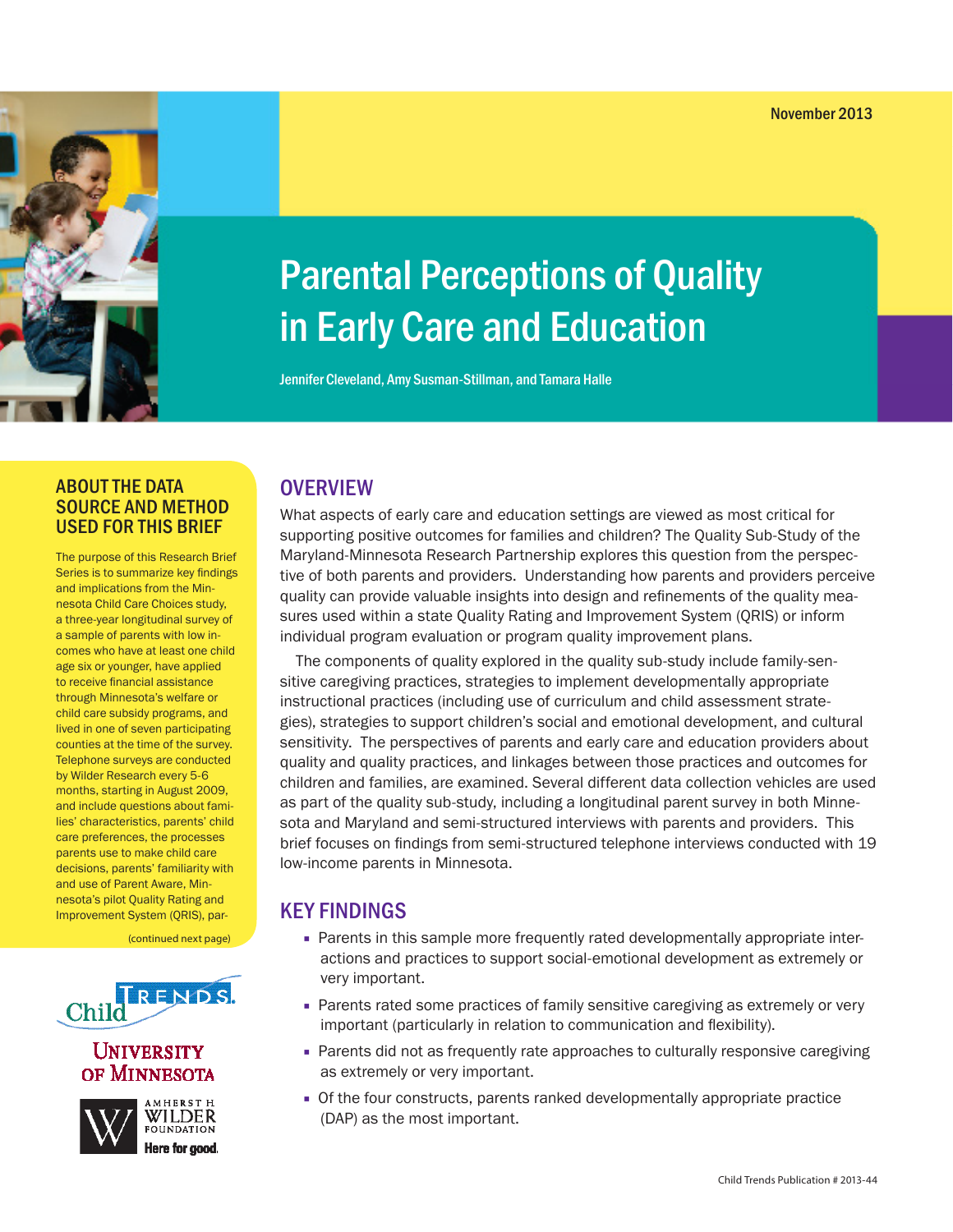#### (continued from page 1)

ents' perceptions of the quality of their child care, child care-related work disruptions, parental employment, and use of public assistance programs.

Nineteen parents completed the semi-structured telephone interview. The sample was drawn from the larger sample of parents in Minnesota who participated in a longitudinal research study about child care called The Effects of Quality Information and Financial Assistance on the Child Care Choices and Employment Outcomes of Low-Income Families in Minnesota (Tout, et al., 2011). Sixty-one parents who completed the Wave 3 longitudinal phone survey were selected as a potential participant pool to complete an additional semi-structured phone interview about parental perceptions of child care quality. During the Wave 3 survey, parents indicated whether they used as their primary child care arrangement center-based care, homebased licensed care, or informal unlicensed care. Researchers attempted to stratify the sample by recruiting seven parents who self-identified using each type of care. Researchers attempted to gauge potential similarities in perceptions of quality regardless of type of care used. Targets were met for parents who reported at Wave 3 that they used licensed home-based care and informal unlicensed care. Only five parents who reported using center-based licensed care at Wave 3 completed the semi-structured parent interview.

Parents were asked to rate the importance of developmentally appropriate practices, family-sensitive caregiving practices, practices to support social and emotional development, and culturallyresponsive caregiving practices. Each construct was comprised of four or five statements that were designed to capture unique quality practices. Parents were asked to rate the practices on a scale ranging from of little importance, somewhat important, important, very important to extremely important. Then, parents were asked to rank

(continued next page)

**■** Parents understand the need for developmentally appropriate interactions and practices in early care and education settings. Parents seem less aware of culturally-sensitive caregiving and family-sensitive caregiving. Given the likelihood these latter two constructs of quality support families and their individual needs, it is unknown why parents reported with less frequency that these types of early care and education practices were less important. Further exploration into parents' views about family-sensitive caregiving and culturally-responsive caregiving practices is warranted.

## INTRODUCTION

Parents are vital stakeholders in early care and education, and the choices they make about early care and education have important ramifications for their children, their families, and the early care and education system. Among the many considerations that parents weigh when choosing an early care and education setting (e.g., cost, location, hours of care, etc.) is the quality of the care that their child will receive by the caregiver and in the physical setting. Quality of early care and education is of concern not only to parents, but also to policy makers, practitioners, and researchers. Yet we know little about how parents' perceptions of quality compare to those of other stakeholders (Ceglowski & Bacigalupa, 2002). If quality improvement initiatives such as Quality Rating and Improvement Systems (QRIS) which are, in part, targeted to parents, are to be successful, researchers and policymakers need to understand parents' perceptions of the quality of early care and education, and the extent to which those perceptions are reflected in quality improvement initiatives.

Over time, there has been a shift in parental perceptions regarding child care quality. Convenience factors such as cost and location, as well as health, safety, warmth of the caregiver, and parent-caregiver communication have long been important to parents (Emlen, 1999; Rose & Elicker, 2008). Recently, however, parents are also indicating that the quality of the caregiving environment is important to them (Kim & Fram, 2009; Shlay, Tran, Weinraub, & Harmon, 2005; Chase & Valorose, 2010; Yamamoto & Li, 2012). Still, not much is known about how parents define the quality of care they value (Rose & Elicker, 2008). QRIS and other quality initiatives are beginning to measure aspects of quality that are not only important for child-specific outcomes (e.g., developmentally appropriate practices, supports for social and emotional development) but also for family outcomes (e.g., family-sensitive caregiving practices, cultural responsiveness). Even so, definitions of quality used in QRIS do not necessarily account for all the components of quality that parents may deem important (Harrist, Thompson, & Norris, 2007).

## SIGNIFICANCE OF THIS STUDY

This brief summarizes findings from a study investigating how low-income parents perceive constructs of quality that are emerging in QRIS standards and quality improvement strategies, namely, developmentally appropriate practices, familysensitive caregiving practices, strategies to support children's social and emotional development, and cultural responsiveness. Developmentally appropriate instructional practices encompass all aspects of what happens in an early care and education setting that directly affects children, including the daily schedule or routine, curriculum implementation, and the use of child assessments to guide instruction (Copple & Bredekamp, 2009). Supports for children's social and emotional development in early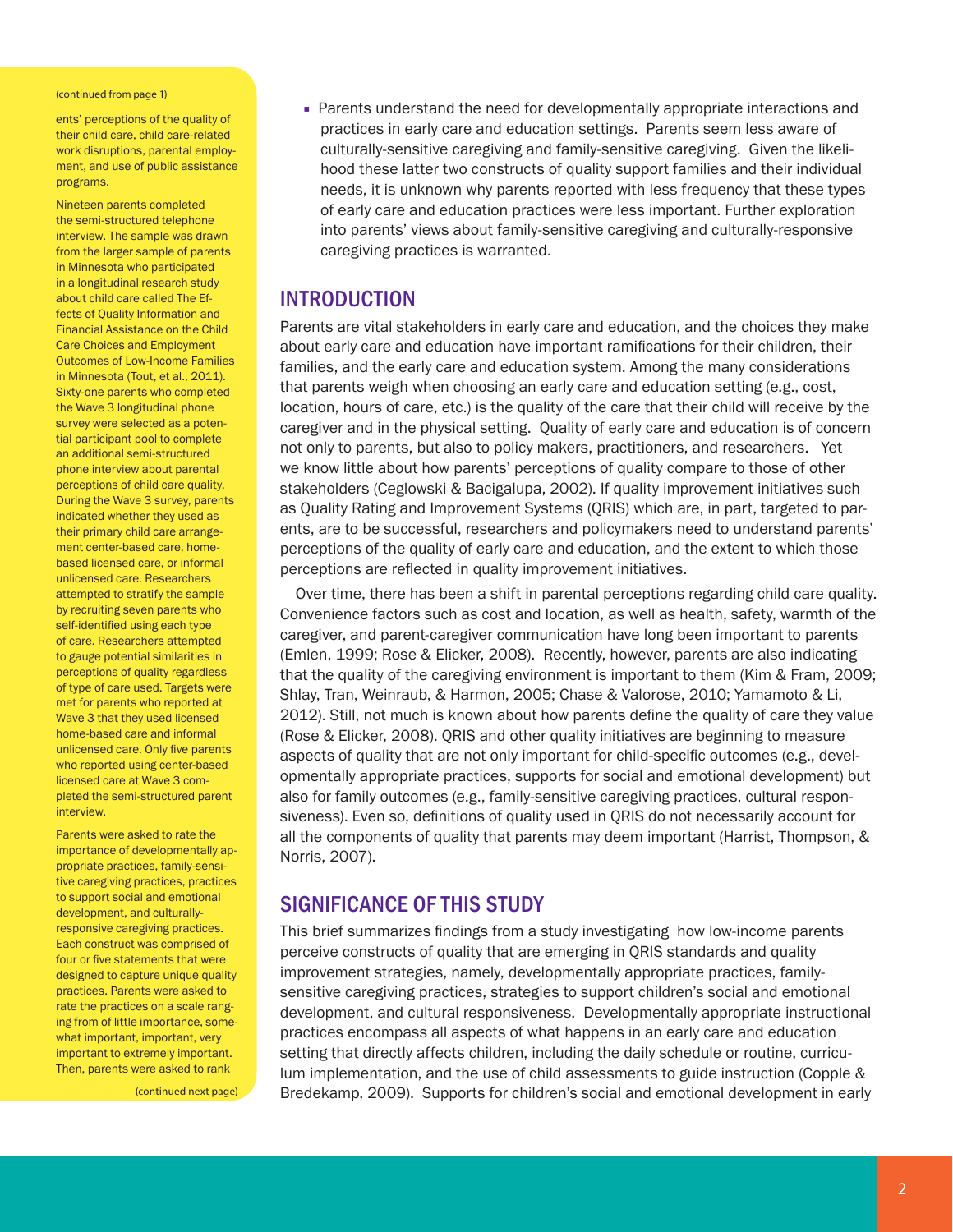#### (continued from page 2)

order within each construct the four or five statements (from most important to least important), and explain why they ranked the practice they identified as most important. Researchers asked parents to do this forced choice ranking in an attempt to elicit variation in parents' responses, and to minimize social desirability (e.g., parents rating most, if not all, practices as "extremely important" to them (Forry, et al, 2011). Lastly, parents were asked to comment which of the practices within each construct of quality might be easy or difficult for a child care provider to do and provide a rationale for why they believed this.

There were no significant differences on a wide range of demographic factors (gender, highest grade of schooling completed, race, respondent age, marital status, and whether the respondent was working for pay) between the 19 parents who completed the semi-structured interview and those Wave 3 parents who did not. The only significant difference was the age of the focal child; the focal child of parents who completed the semi-structured interview averaged 2 years and the focal child of parents who did not complete the interview averaged 3 years.

Comparisons between the parents who completed the semistructured interview and parents in the larger sample who did not complete the interview were also examined on a number of other variables. During the longitudinal telephone survey, parents were asked to rate the importance of ten practices that a child care provider or teacher may do in a child care/early education setting. Because parents' perceptions of quality were the focus of the semi-structured interview, it was important to compare parents' beliefs on the quality practices. Parents' responses on the quality practices were statistically similar between the two groups, except for a question about teaching strategies. Fewer parents completing the semi-structured interview (39%) reported it was "extremely important" for the provider to use a curriculum or planning tool for teaching than did the remainder of the sample (71%).

care and education settings include (a) responsive and supportive provider/caregiver behaviors and interactions with children; (b) routines and activities to provide predictability and a structure for group and one-on-one interactions between peers and providers; (c) physical features of the environment, for example, organizing the environment to allow for children to be in comfortable spaces by themselves as well as with peers; and (d) institutional supports including explicit training of staff about socialemotional development and effective pedagogy (Hyson et al., 2011). Family-sensitive caregiving characterizes early care and education settings as resources to support families as they build their parenting skills, balance work-family needs, and promote their children's development (Bromer, Paulsell, Porter, Weber, Henly, & Ramsburg, 2011). Cultural responsiveness refers to the ways in which caregivers honor and support children's culture in the classroom and home-based care group; examples include the structure of curricula, interactions and activities to be responsive to culture in the care setting (Shivers, Sanders & Westbrook, 2011).

Knowing more about what parents perceive as high-quality early care and education will help inform program and policymakers who are working to interest parents in the frameworks of QRIS, and will provide insights into opportunities for educating parents and collaborating with parents to provide and use high-quality care. We focus on the perceptions of low-income parents, who are less likely to access high-quality care and education. To increase the likelihood that low-income parents will use a QRIS to access high-quality care, QRIS must support high-quality early care and education that is acceptable to them.

## METHODOLOGY AND SUMMARY OF RESULTS

Results included in this brief are drawn from semi-structured telephone interviews conducted with 19 low-income parents<sup>1</sup> in Minnesota between August 2011 and January 2011 (see text box at the end of this brief for more information about the study's methodology). The majority of parents who completed the interview (94%) were female and the average age was 26.5 year old. Roughly half (52%) of respondents were white and 37% were African-American.2 Respondents had completed an average of 15.8 years of education indicating that on average, respondents had at least a high school diploma. Thirty-seven percent of parents had a spouse or partner living with them, and 79% were working for pay in the two weeks prior to when data were collected.

Following are the results from parents' ratings (from of little importance, somewhat important, important, very important to extremely important) and rankings (from most to least important) of various aspects of child care corresponding to developmentally appropriate practices, family-sensitive caregiving practices, practices to support social and emotional development, and culturally-responsive caregiving practices. We also report what parents indicated as being "easy" and "difficult" for caregivers to provide in terms of specific practices associated with quality of care; we provide representative quotes from parents for these qualitative data. Results are organized by construct. It should be noted that the response categories of extremely and very important are the

2Note that these categories were not mutually exclusive.

<sup>1</sup> The sample of parents – from which these 19 parents were drawn – were recruited into a child care research study at the time of their applications to Minnesota Family Investment Program (MFIP) or to Minnesota's Child Care Assistance Program (CCAP). Families are eligible for MFIP until their family income exceeds 115 percent of the federal poverty guidelines (FPG) (Punellil, 2012). In 2009, at the time of enrollment into the research study, the FPG for a family of 3 was \$18,310 (ASPE.hhs.gov) (115 percent of the FPG equals \$21,057).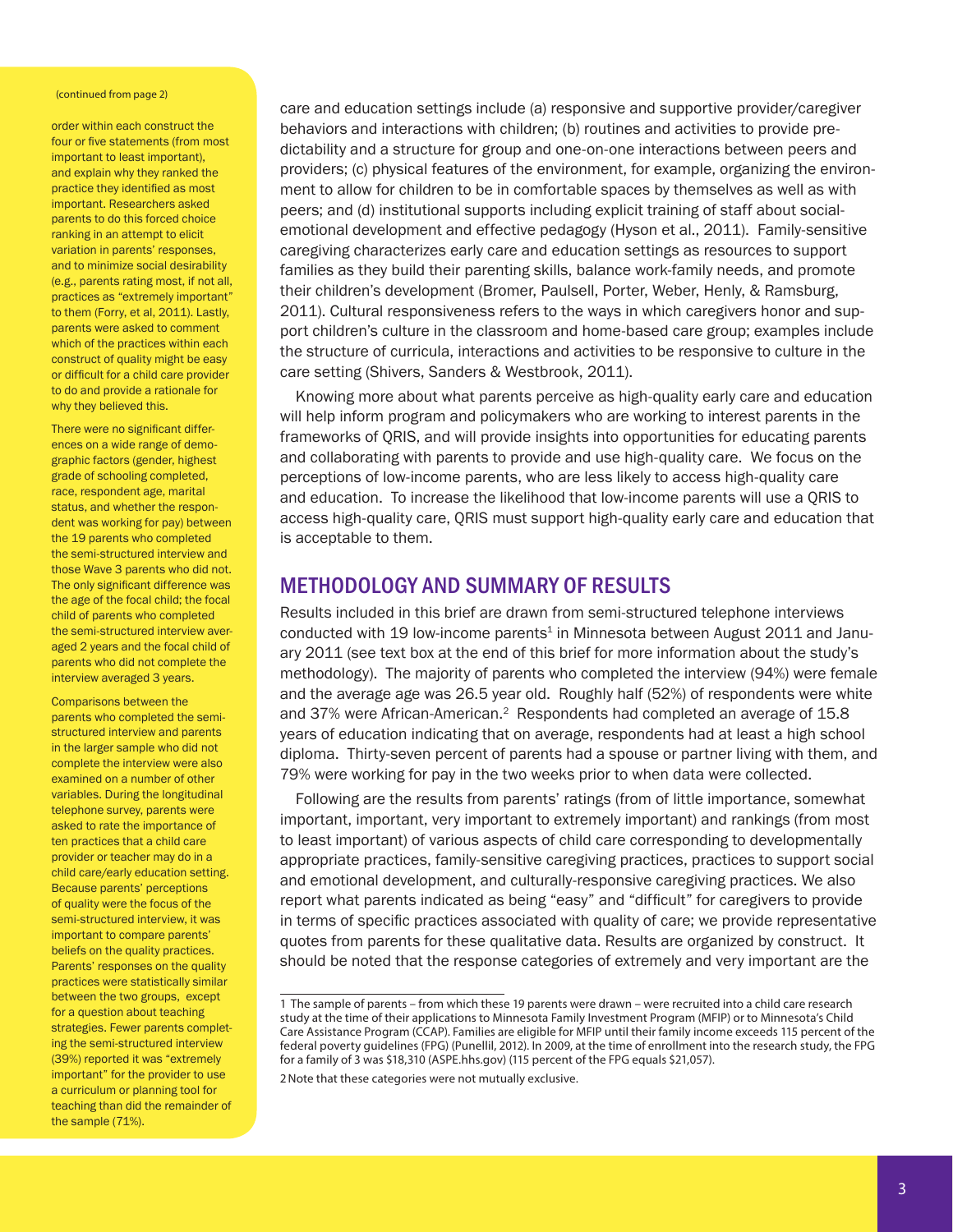only response categories reported in this brief for parental ratings, and furthermore, these two ratings are collapsed for the purpose of this brief. It should also be noted that only the practice that parents ranked as most important (that is, what they think is most important to their idea of quality child care) is presented in the tables. Practices ranked as next most important, etc. are not reported in this brief.

## Developmentally Appropriate Practice

Most parents reported almost all of the developmentally appropriate practices were extremely or very important. Approximately half of parents interviewed reported that the most important item of developmentally appropriate practice was that their provider know about children's needs as they grow and develop. Explaining why they ranked this as such, two parents said the following:

"It's number one because if you do not know about their changing needs, you will not understand the child. It's very hard to understand the child and why they act the way they do if you do not understand their needs."

| "When you think about quality in a child<br>care setting, how important is it that [the<br>provider/caregiver]?" | Rated as extremely or very<br>important | Ranked as the MOST important |
|------------------------------------------------------------------------------------------------------------------|-----------------------------------------|------------------------------|
| know about children's needs as they<br>grow and develop.                                                         | 89%                                     | 53%                          |
| encourage children to recognize.<br>letters, words, numbers, or shapes.                                          | 89%                                     | 16%                          |
| work with families to set individual<br>plans and goals for children.                                            | 74%                                     | 11%                          |
| provide materials for play and learning.                                                                         | 74%                                     | 16%                          |
| measure children's development over<br>time to determine how they're doing.                                      | 47%                                     | 5%                           |

#### TABLE 1. PARENTS' PERCEPTIONS OF QUALITY: DEVELOPMENTALLY APPROPRIATE PRACTICE

Researchers asked parents to identify which developmentally appropriate practices would be easy for a caregiver/provider to do. Ten of the 19 parents said they thought it would be easy for the caregiver to provide materials for play and learning. One parent reported that providing materials to children is "a common thing to do." Other parents said, "All you have to do is go to a store" and "All daycares have toys, so that seems easy."

When asked to identify which developmentally appropriate practices would be difficult to do, parents' responses varied. Five parents said that it may be difficult for a provider/caregiver to work with families to set individual plans and goals for the children. One parent said that providers in a classroom setting "don't have the opportunity to speak in-person with everyone." Another said, "Some parents think the providers are stepping on their toes when they do this." However, another five parents reported that none of the activities listed above would be difficult for a provider.

## Promoting Children's Social and Emotional Development

Most parents perceived practices around promoting children's social-emotional development as extremely or very important. This was the only construct where over half of the parents reported that all of the caregiver practices were extremely or very important.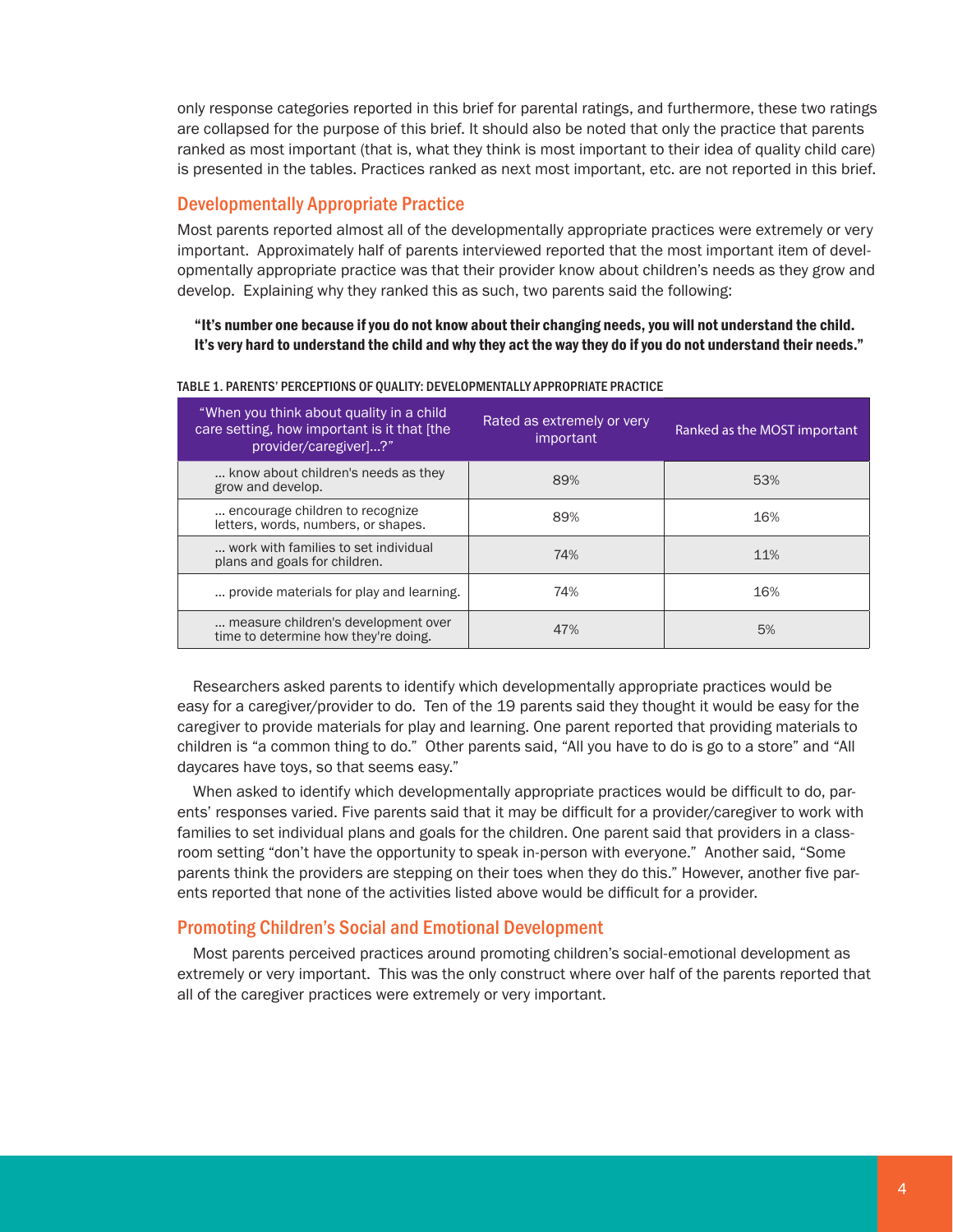| Ranked as the MOST important |
|------------------------------|
|                              |
|                              |
|                              |
|                              |
|                              |
|                              |

#### TABLE 2. PARENTS' PERCEPTIONS OF QUALITY: SUPPORTING CHILDREN'S SOCIAL AND EMOTIONAL DEVELOPMENT

Parents were asked to rank the five practices of promoting children's social-emotional development. Parents' answers again varied. Six of the 19 parents reported that it is most important that the care provider help children learn to control their behavior. One parent explained the rationale for this ranking:

## "Because if [children] can control their behavior, they'll be easier to manage with other children and they can work better with other [children]."

When asked which practice would be easy for a caregiver to implement, seven of the 19 parents said that a provider helping children resolve conflicts with other children would be easy. Two parents stated that helping children to resolve conflicts was easy because "Kids get over things pretty quickly" and "Children argue and fight all day long and at the end of the day, they are best friends." Two other parents thought that none of these practices would be easy to do. One parent said, "All of them takes a strong provider." On the other hand, four parents thought that all would be easy to implement, citing reasons such as "Because if that's what you do for a living then it should just be instantly easy."

Parents were also asked which one would be difficult to do. Nine parents said that matching the parents' discipline and guidance styles would be most difficult. Parents reported this would be difficult because "There are so many ideas of discipline" and "People have different discipline styles." As a result, it may be difficult to "match discipline styles with all of the parents." Fewer parents said that the remaining practices to support children's social-emotional development would be difficult for a caregiver to do.

## Family-sensitive Caregiving

There was a wider range in the importance parents ascribe to family-sensitive caregiving practices. A large majority of parents reported that it was extremely or very important for caregivers to consider parents' suggestions and ideas when caring for their children (84%) and to accommodate parents' work schedules (74%), but less than half considered the other family-sensitive caregiving practices to be extremely or very important. Furthermore, when asked to rank which was most important, the most frequent response from parents was a caregiver who works with parents regarding their work schedules. It may be that, ideally, parents would like to collaborate with a caregiver about their child care, but the basic and practical need for care to match parents' schedules is more important. Without a schedule that works for the families and caregivers, the relationship is not sustainable. As parents' spontaneous elaborations on the importance of accommodating work schedules attest, this was indeed an essential feature of what they would consider family-sensitive care, although it was ranked as most important by only 37% of parents.

"That's a deal breaker. If they can't work around my schedule I can't use [them]."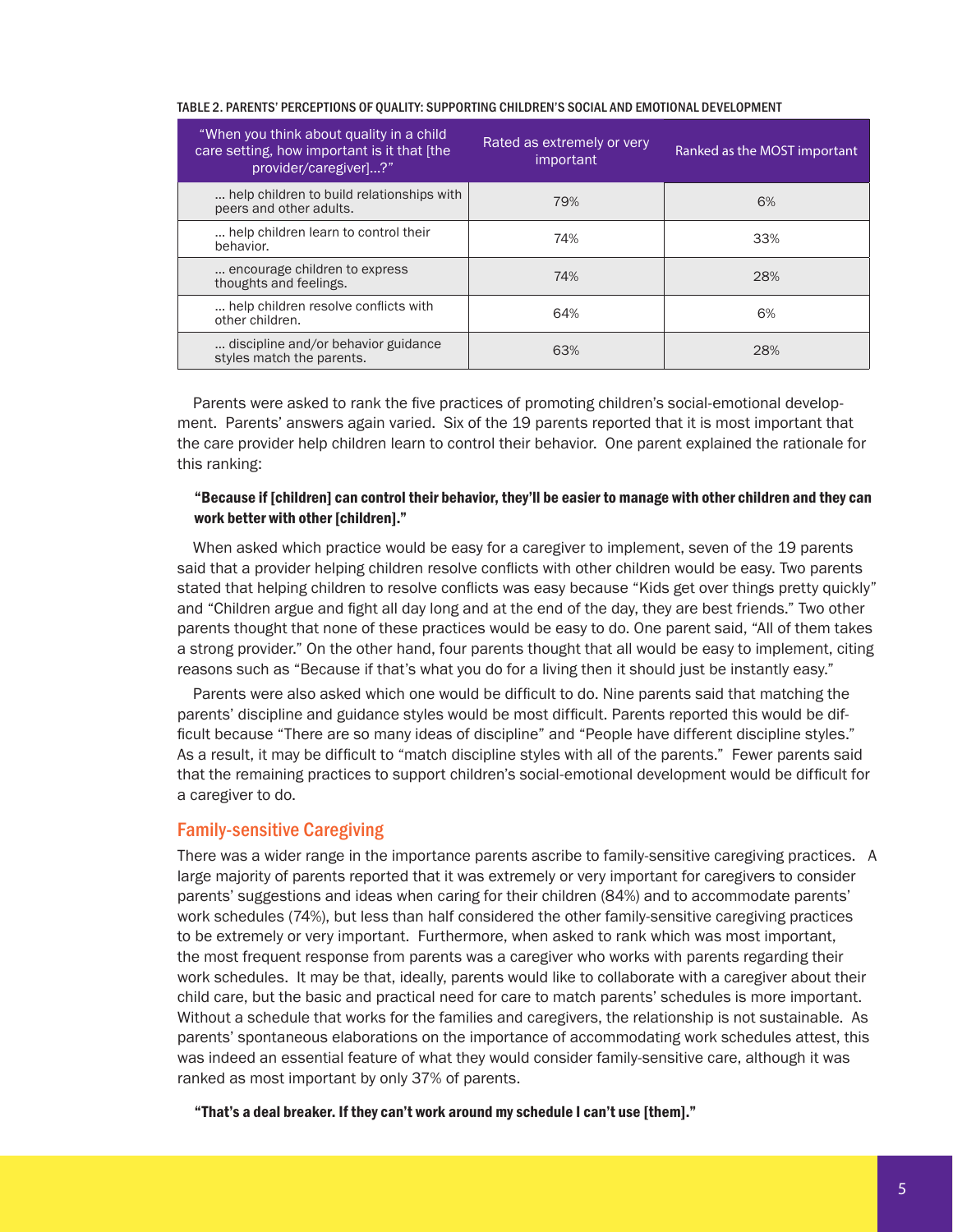| "When you think about quality in a child<br>care setting, how important is it that [the<br>provider/caregiver]?" | Rated as extremely or very<br>important | Ranked as the MOST important |
|------------------------------------------------------------------------------------------------------------------|-----------------------------------------|------------------------------|
| consider parents' goals, ideas, and<br>suggestions when caring for children.                                     | 84%                                     | 26%                          |
| be willing to work with parents about<br>their work schedules.                                                   | 74%                                     | 37%                          |
| Families are included in planning and<br>decision-making for the program and/or                                  | 42%                                     | 21%                          |
| care about the entire family, not just<br>the child.                                                             | 42%                                     | 16%                          |
| connect families to outside or<br>community resources.*                                                          | 39%                                     | $0\%$                        |

#### TABLE 3. PARENTS' PERCEPTIONS OF QUALITY: FAMILY-SENSITIVE CAREGIVING

Researchers asked parents which practices of family-sensitive caregiving might be easy for a caregiver to do. Again, there was variation among parents' responses. The practices of care that parents perceived as easiest were more concrete. For example, connecting families to outside resources and working with their schedules were rated as easy. One parent said, "Connecting families to outside resources might entail taking a paper home and might be easy for a provider to do." Four parents said that the caregiver being willing to work with parents' work schedules would be easiest. "As long as parents know their schedule, [they] can tell teacher in advance and [the] teacher can schedule around it." Another parent reported that this would be easy because of how she perceives homebased providers' flexibility level, "The flexibility. They are home 24/7, if it's a home daycare." One parent said that caring about the entire family would be easiest because, "If they are a child care provider, it should be easy for them."

Researchers asked parents which practices of family-sensitive caregiving would be difficult for a caregiver to do. Five parents reported that the caregiver working with parents' work schedules would be hard for a provider to do. These parents recognized that a provider balances many families' work schedules when caring for all of the children in care.

There was noticeable variation in parents' perceptions about the ease or difficulty of providers' working with parent work schedules. This is an important area for further exploration. Parents were less likely to mention the other practices of family-sensitive caregiving (i.e., including families in the decision-making process, caring about the entire family, considering parents' goals and ideas). It may be that these are newer concepts to parents in relation to child care and thereby harder for parents to perceive as integral to quality caregiving.

#### Cultural Responsiveness

Parents consistently rated the culturally-responsive practices as less important than the other quality care practices. While the large majority of parents (74%) did perceive interacting with children in ways that are respectful to their family's beliefs, customs, and ways of doing things as extremely or very important, promoting communication, gathering information about family practices, and having a care setting that reflects cultural diversity were perceived as noticeably less important. This is noteworthy as QRIS are striving to improve their ability to define and measure culturally-responsive caregiving (Shivers, et al., 2011), and research has found that some parents choose a type of provider (e.g., family, friend and neighbor caregiver) because they perceive this provider will promote their cultural views (Susman-Stillman & Banghart, 2011). It is premature to conclude that low-income parents do not value culturally-responsive caregiving. It is possible that they have given less thought to this construct of caregiving, feel uncomfortable commenting on it, or genuinely do not see it as a feature of quality.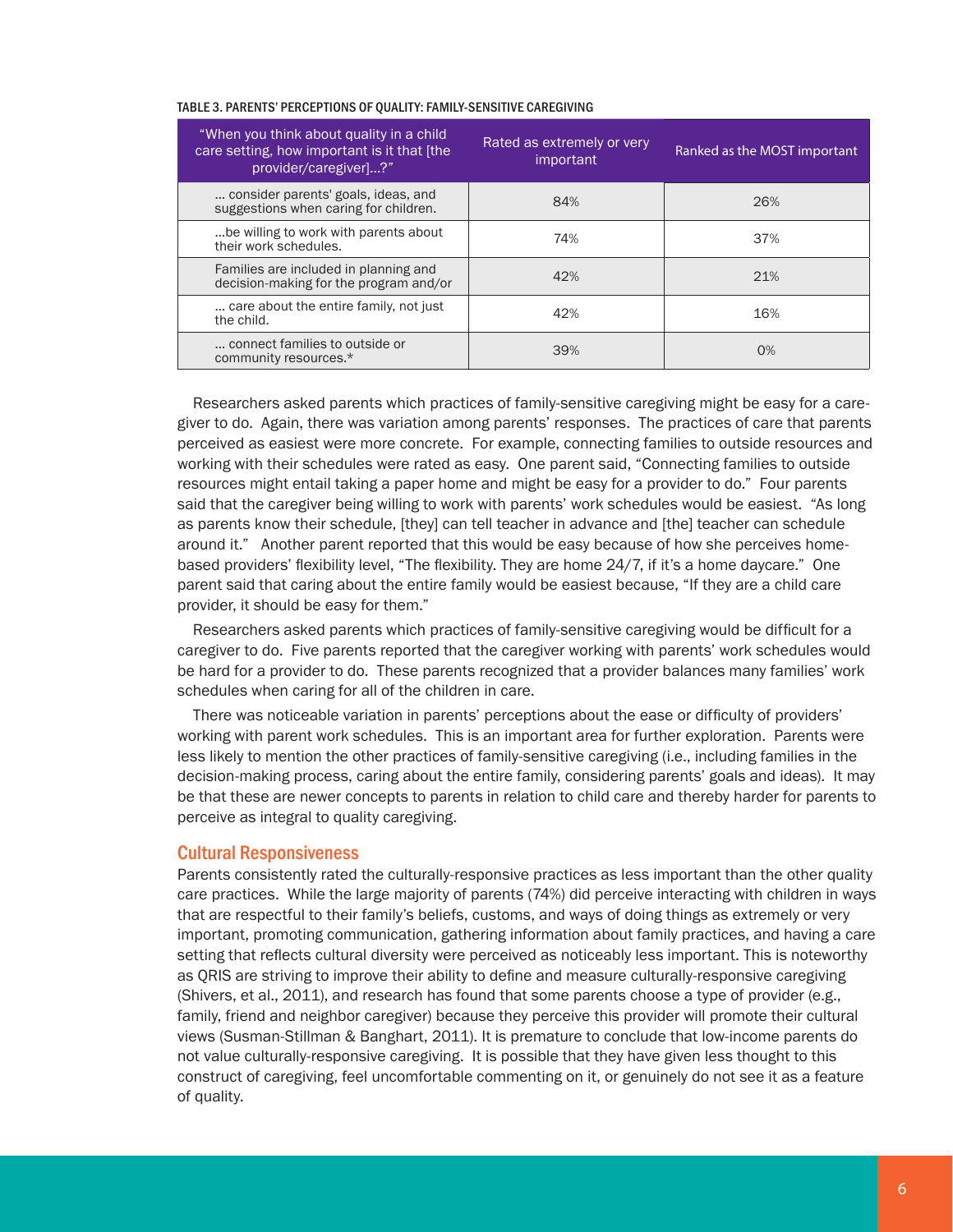#### TABLE 4. PARENTS' PERCEPTIONS OF QUALITY: CULTURAL RESPONSIVENESS

| "When you think about quality in a child<br>care setting, how important is it that [the<br>provider/caregiver]?"       | Rated as extremely or very<br>important | Ranked as the MOST important |
|------------------------------------------------------------------------------------------------------------------------|-----------------------------------------|------------------------------|
| interact with children in ways that<br>are respectful to their family's beliefs.<br>customs, and ways of doing things. | 74%                                     | 26%                          |
| promote ways to communicate with<br>families who speak a language not<br>spoken by the provider.                       | 42%                                     | 53%                          |
| gather information about families'<br>beliefs, customs, and ways that each<br>family does things.                      | 37%                                     | 21%                          |
| the care setting reflects different<br>cultural backgrounds of the children and<br>their families.                     | 37%                                     | 0%                           |

Similar to parents' responses about family sensitive caregiving, parents' responses about cultural responsiveness also reflected practical considerations. When asked what the most important feature of culturally-responsive caregiving was, ten parents said it was for the caregiver to promote ways to communicate with families who speak a language that the provider does not speak. When asked why, one parent commented on the importance of communication for learning.

#### "You need to be able to communicate in order to learn from each other. If the child speaks in a different way, how are you going to teach them?"

Parents also placed an emphasis on overcoming language barriers and creating a personal relationship with families. One parent stated,

#### "It makes it more personal with the family. If you don't acknowledge their language and aspects of their culture, it suggests that you [the provider] don't care."

When asked what would be easy for a caregiver to do, just over one-third of parents said that gathering information from families about their beliefs and customs would be easiest for caregivers. One parent acknowledged that gathering the information would be easy, but interacting with children in ways that reflect cultural diversity would be much harder. Six parents said that having a care setting that reflects different backgrounds would be easy for caregivers. One parent said, "Making the classroom environment reflective of different cultures is as simple as putting different languages up on the wall." Further exploration into parents' viewpoints about culturally-responsive practices is warranted. Researchers point out that providing a culturally-responsive environment is challenging, and that the superficial components of diverse cultures, such as putting words in other languages on the wall, does not elevate children's cultural process quality in an early care setting (Shivers, et al., 2011).

Although promoting ways to communicate with families who speak different languages was most important to parents, just over half (10 out of 19) reported this would be the most difficult practice for a caregiver to carry out. One parent said, "If neither one speaks the same language, then there is a communication barrier and learning will not occur." While another said, "I think it's important, but could be challenging because you are asking two people to find a bridge. Maybe only one is willing to find a bridge."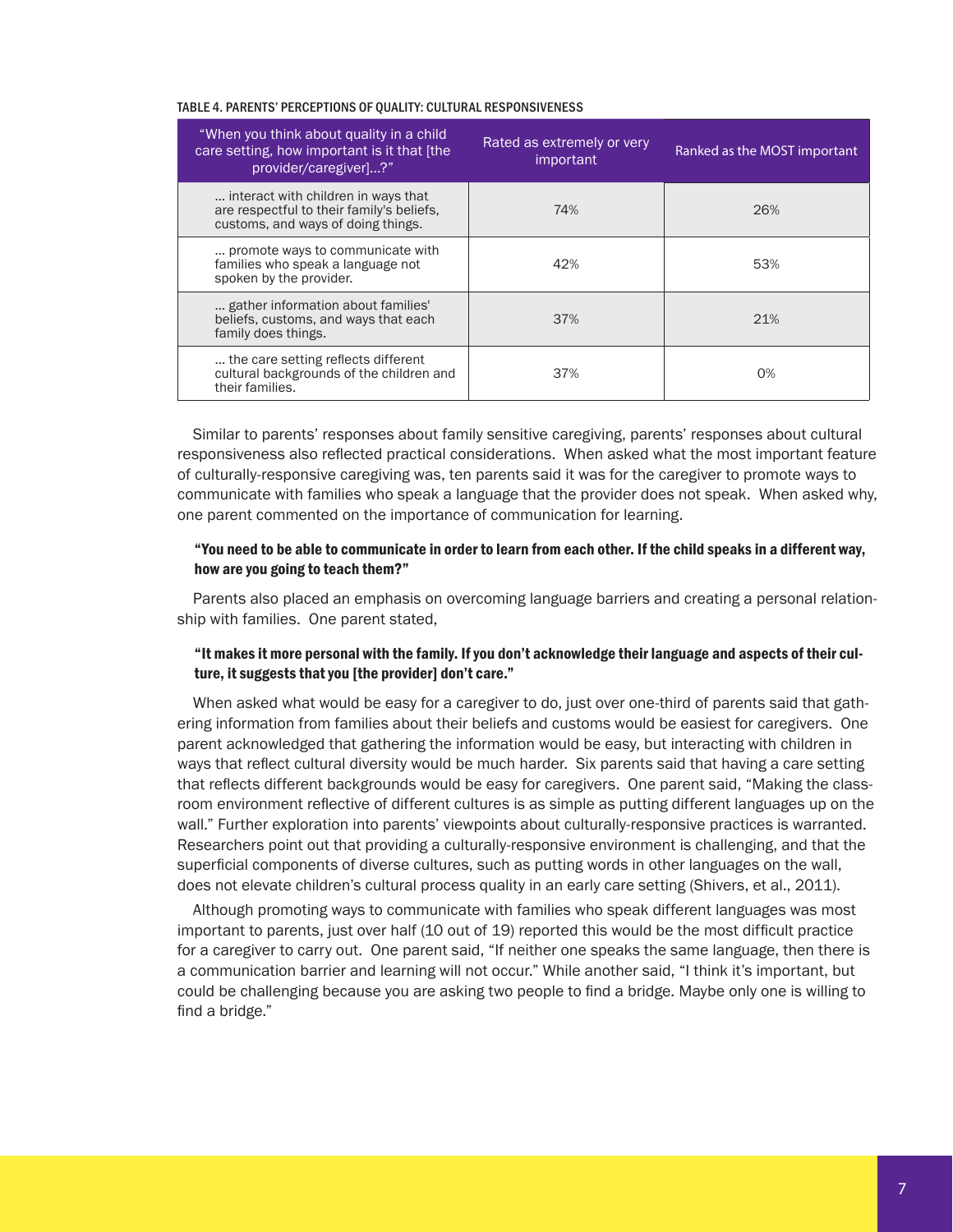## IMPLICATIONS FOR POLICIES, STAKEHOLDERS, AND FUTURE RESEARCH

The 19 parents participating in this interview<sup>3</sup> reported caregiver practices fostering developmentally appropriate interactions were most important to them when they consider quality in child care. Parents also identified the importance of practices to support social-emotional development, although slightly less so. Parents' values about these two constructs of early care and education quality mirror the public emphasis on children's development over the last 20 years, which has focused on promoting children's cognitive readiness for school throughout the majority of that time, and children's social-emotional readiness for school only more recently (Snow, 2011). While parent conceptions of school readiness are shifting towards a more integrative notion that recognizes the interdisciplinary nature of school readiness (see Gamble, et al., 2009; Forry & Wessel, 2012), current parent perceptions of quality in this study are still reflective of a somewhat greater emphasis on practices to support learning than practices to support social-emotional development and behavior, or the interplay between the two.

However, while both of these constructs of quality were still strongly endorsed by parents, there was variation in how parents thought those practices should be enacted in a care setting. Parents differed on how easy or hard it was for providers to support developmentally appropriate practices and social-emotional development. For both of these constructs, there was a set of parent responses that suggested a disconnect between ideals about high-quality caregiving and teaching and the particular practices to accomplish a valued goal. For example, parents most highly valued developmentally appropriate practices, but did not rank highly the measurement of children's development with use of an assessment tool as part of developmentally appropriate practices (Snow, 2011). Findings from other research indicate that parents do have a concept of child-centered/individualized care, but aside from suggesting that providers participate in training (Harrist, et al., 2007), parents are less able to articulate clearly the practices or strategies providers might use to support individual children's developmental growth and transitions (Gamble, et al., 2009). Further work is needed to understand parental reasoning about how they believe caregivers should learn about children's development and growth over time.

From the findings in this study, it appears that the concepts of family-sensitive caregiving and cultural sensitivity were valued to a lesser extent by parents. It is unclear if this is because parents have less familiarity with these concepts in relation to quality caregiving and teaching, if these are just of less concern to them (compared to developmentally appropriate practice and practices to support social-emotional development), or because parents are less comfortable talking about familysensitive caregiving and cultural responsiveness. Parents valued communication and flexibility, which is a common theme noted by other researchers (Harrist, et al., 2007; Rose & Elicker, 2008), and also considered other practices of family-sensitive caregiving. However, parents viewed caregiving and teaching as primarily what is directed toward the child rather than the family. Yet, scholars posit that supporting families is a reasonable way to positively impact children's development, given parents' influence on children's outcomes (Bromer, et al., 2011). Educating parents about the philosophy underlying family-sensitive caregiving strategies and the role that caregivers' support of families may play in positive outcomes for children may result in parents differently perceiving how caregivers can provide quality care. Parents may benefit from a more comprehensive understanding of how caregivers' attitudes, knowledge, and practices impact their longevity in a program and their overall comfort-level with the provider. Those insights may help parents better use the opportunities and support they receive from their caregivers, or decide if they want to seek that kind of caregiving for their family.

Parents also differed on how easy or difficult it may be to provide family-sensitive caregiving. Parents may have less experience with or less recognition of this construct of care, which may have

<sup>3</sup>It should be noted again that implications from this research may be limited due to the small sample size (n=19).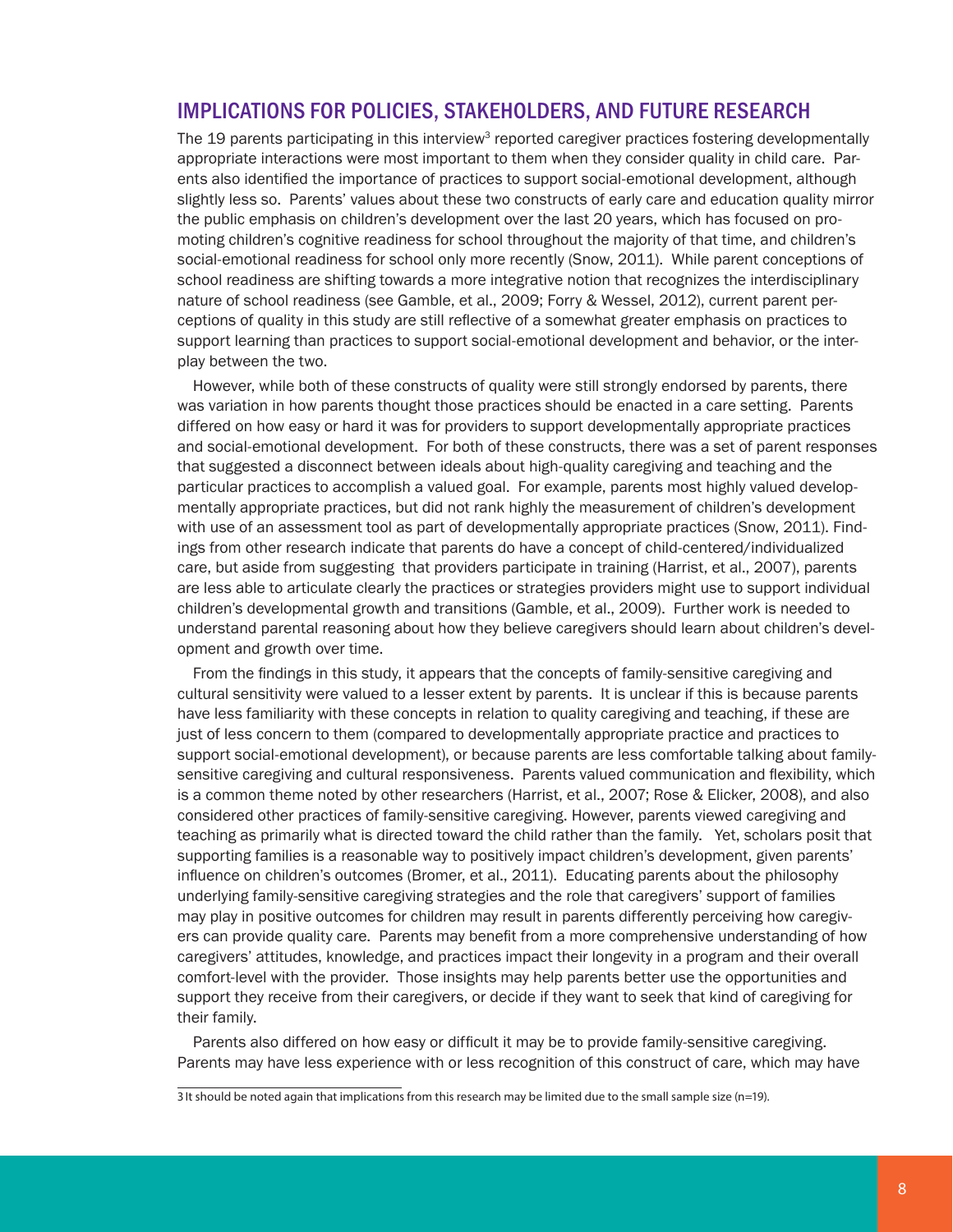contributed to their responses. Again, parents may not understand how family-sensitive caregiving may benefit them. As a result, they may not be accustomed to thinking about it as a construct or realize what it is when it does happen.

Culturally-responsive practices were least likely to be endorsed by parents as important practices of quality. Similar to the results in Gamble, et al. (2009), parents' responses were mainly practical. For example, they ranked being able to communicate with families who spoke a different language as most important, followed by gathering information about families customs and ways of caring for children. However, the noticeably lower importance ascribed to this warrants further attention, particularly in light of efforts by QRIS developers to respond to calls for culturally-responsive caregiving (Ray, 2010).

Parents place greater emphasis on quality child care now more than ever before (Chase & Valarose, 2010; Gamble, Ewing & Wilhelm, 2009; Harrist, Thompson, & Norris, 2007; Kim & Fram, 2007; NAC-CRRA, 2010; Rose & Elicker, 2008; Shlay, Tran, Weinraub & Harmon, 2005); however, there are both matches and mismatches in what parents and other stakeholders perceive as important. Continuing to support parents where they are in strong agreement about quality practices, all while continuing to build their awareness of family-sensitive and culturally-responsive caregiving practices, may be an initial step towards continuing to develop parents' understanding of quality caregiving for young children and families.

#### **REFERENCES**

Bromer, J., Paulsell, D., Porter, T., Henley, J., Ramsburg, D., & Weber, R. (2011). Family-sensitive caregiving. In M. Zaslow, I. Martinez-Beck, K. Tout, & T. Halle (Eds.), Quality Measurement in Early Childhood Settings (pp. 161-190). Baltimore, MD: Brookes Publishing.

Ceglowski, D., & Bacigalupa, C. (2002). Four perspectives on child care quality. Early Childhood Education Journal, 30(2), 87-92.

Chase, R. & Valorose, J. (2010). Child care use in Minnesota: Report of the 2009 Statewide Household Child Care Survey. Saint Paul, MN: Wilder Research. Retrieved from https://edocs.dhs.state.mn.us/lfserver/Public/DHS-6278-ENG

Copple, S. & Bredekamp, S. (Eds.) (2009). Developmentally appropriate practice in early childhood program serving children birth through age 8, 3rd ed. Washington, DC: NAEYC.

Cryer, D., & Burchinal, M. (1997). Parents as child care consumers. Early Childhood Research Quarterly, 12, 35-58.

Emlen, A. (1999). From a parent's point of view: Measuring the quality of child care. Portland State University, Portland OR.

Forry, N. & Wessel, J. (in press). Defining school readiness in Maryland: A multi-dimensional perspective. Washington, DC: Child Trends.

Forry, N., Blasberg, A., Tout, K., Isner, T., Carlin, C., & Davis, E. (2011). Minnesota child care choices: Child care decision making and perceptions of quality. Minneapolis, MN: Child Trends & University of Minnesota.

Gamble, W. C., Ewing, A. R., & Wilhelm, M. S. (2009). Parental perceptions of characteristics of non-parental child care: Belief dimensions, family and child correlates. Journal of Child and Family Studies,18, 70-82.

Halle, T., Martinez-Beck, I., Forry, N., & McSwiggan, M. (2011). Setting the context for a discussion of quality measures: The demographic landscape of early care and education. In M. Zaslow, I. Martinez-Beck, K. Tout, & T. Halle (Eds.), Quality Measurement in Early Childhood Settings (pp. 3-10). Baltimore, MD: Brookes Publishing.

Halle, T., Blasberg, A., Chrisler, A., Shana, S., Susman-Stillman, A., Cox, M., Cleveland, J. (2011). Perspectives on the quality of early care and education: Findings from cognitive interviews of parent and provider survey items regarding quality. Washington, DC: Child Trends. Minneapolis, MN: University of Minnesota.

Harrist, A. W., Thompson, S. D., & Norris, D. J. (2007). Defining quality child care: Multiple stakeholder perspectives. Early Education & Development, 18(2), 305-336.

Hofferth, S., Brayfield, A., Deich, S., & Holcomb, P. (1991). National Child Care Survey, 1990. Washington, DC: The Urban Institute Press.

Hyson, M., Vick Whittaker, J., Zaslow, M., Leong, D., Bodrova, E., Hamre, B., & Smith, S. (2011). Measuring the quality of environmental supports for young children's social and emotional competence. In M. Zaslow, I. Martinez-Beck, K. Tout, & T. Halle (Eds.), Quality Measurement in Early Childhood Settings (pp. 105-134). Baltimore, MD: Brookes Publishing.

Kim, J. & Fram, M. S. (2009). Profiles of choice: Parents' patterns of priority in child care decision-making. Early Childhood Research Quarterly, 24, 77-91.